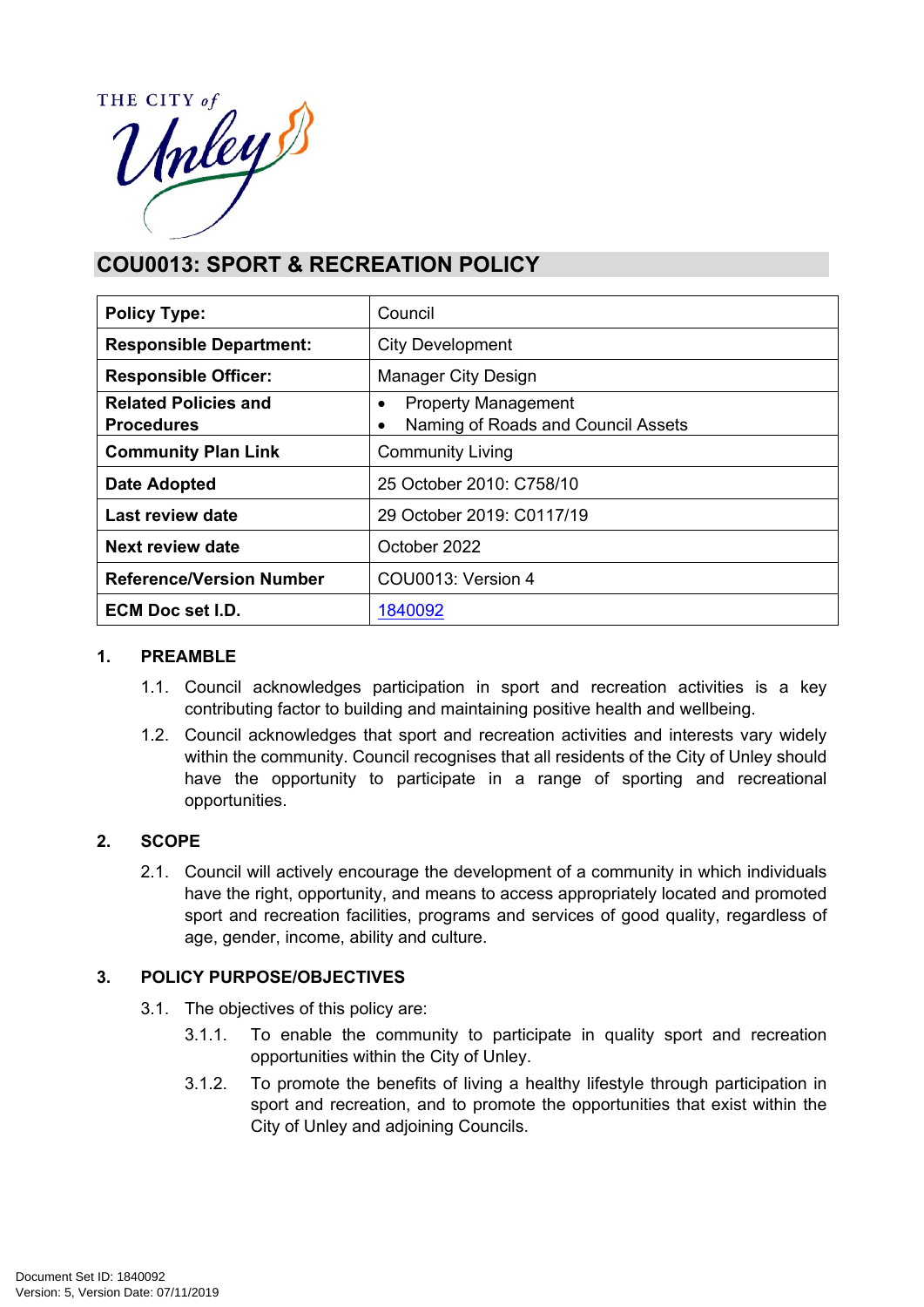- 3.1.3. To ensure that Council's sport and recreation assets are used at sustainable levels and maintained in accordance with a service level asset management approach that aligns to the classification and use of a particular asset.
- 3.1.4. To actively support resource and facility sharing and encourage joint development of multi-use facilities by Council, the community and other service providers.
- 3.1.5. To actively support clubs and other recreation service providers to maximise the number of people involved in sport and recreation activities.
- 3.1.6. To develop and maintain partnerships with other Local Government agencies, State and Federal Governments to develop a coordinated and integrated approach across government and to attract funding resources for recreation projects that meet the needs of the community.
- 3.2. In order to achieve these objectives Council's approach is based on the following themes:

# **Participation for all**

- 3.2.1. Everyone should have opportunities to participate in sport and recreation activities that contribute to their health and wellbeing, regardless of age, ability, gender, cultural background or socio-economic status.
- 3.2.2. We will encourage, support and facilitate in piloting and evaluating new ideas and opportunities that encourage more people to be physically active.

## **Optimal facilities and optimal use**

- 3.2.3. Sport and recreation facilities should be strategically provided in accordance with current and future community interests and needs, population growth and resources, to ensure we provide the right mix and balance of facilities, in consideration of opportunities near City of Unley's borders.
- 3.2.4. We will aim to provide sport and recreation facilities throughout the City that offer a variety of experiences and choices, and to design facilities for optimal use.
- 3.2.5. Facility provision and design will consider public health and safety, other investment (such as by local sports clubs), historic and name associations (such as a sports club affiliation with a facility), minimising our ecological impact, and providing appropriate quality.
- 3.2.6. We will work with organisations and individuals to foster and encourage behaviour changes to ensure resources are used optimally.

## **Partnerships**

- 3.2.7. We will seek and foster partnerships with the community, community organisations, other government agencies, the private sector, education institutions and the sport and recreation industry to deliver more opportunities and deliver them in a relevant and timely manner.
- 3.2.8. We will collaborate with the community on sport and recreation initiatives to build community capacity, promote inclusiveness and empower people to be responsible for their own health and wellbeing.

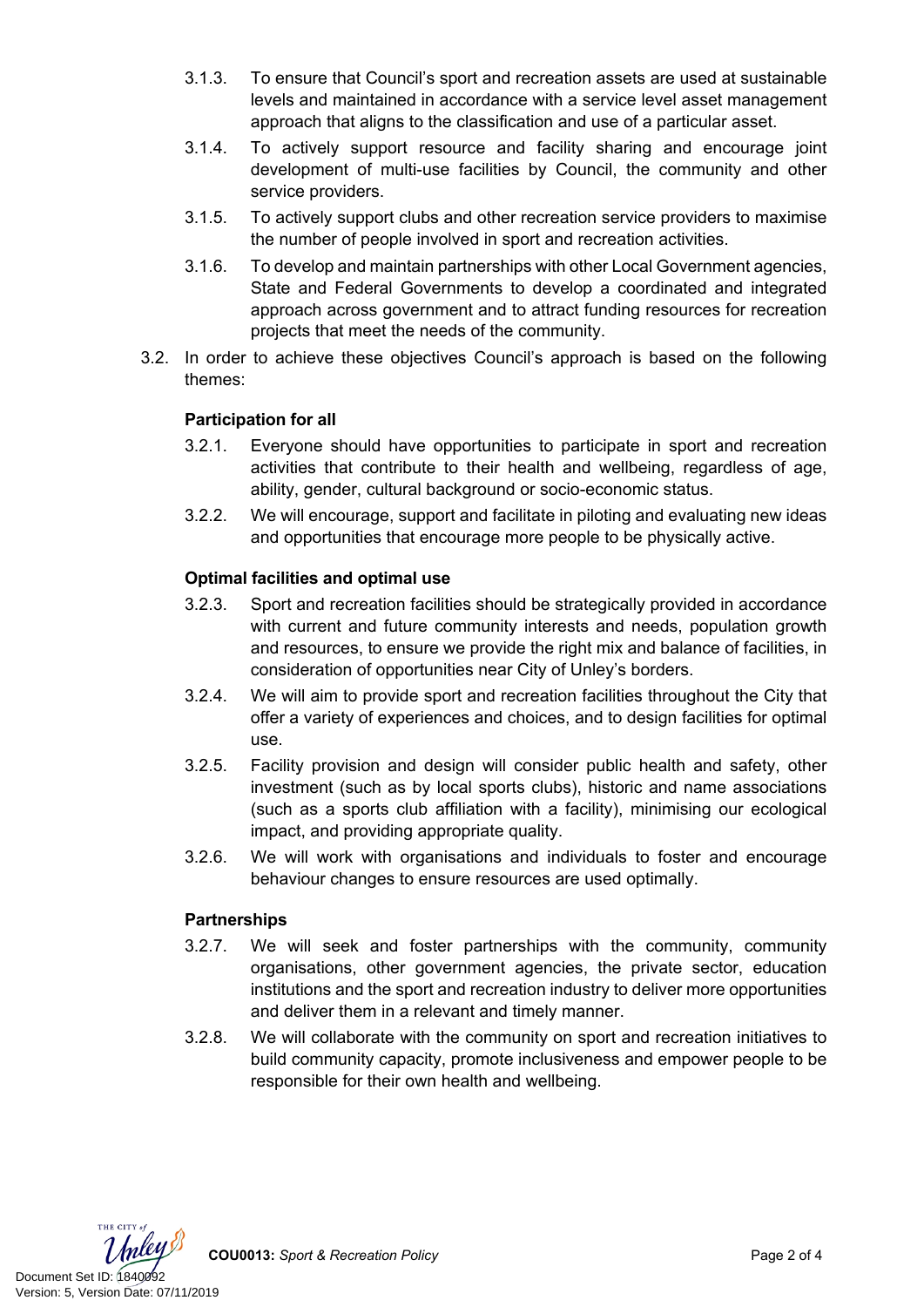# **Sustainable sport and recreation facilities, programs and services**

- 3.2.9. Financial sustainability will be a key consideration in all sport and recreation opportunities.
- 3.2.10. We will take a 'whole of Council' approach to deliver sport and recreation facilities, programs and services.
- 3.2.11. We will work to leverage our investment in sport and recreation from external sources and will endorse and encourage commercial opportunities where they promote physical activity outcomes.

#### **Involving our community**

- 3.2.12. We will listen to, and work with, the community to ensure interests and needs are considered when providing and/or advocating for sport and recreation opportunities.
- 3.2.13. We will provide information to the community regarding sport and recreation opportunities in the City of Unley and will promote the positive aspects of physical activity as a contributor to health and wellbeing.

## **4. DEFINITIONS**

For the purposes of this policy, the following definitions apply:

**Sport** is any human activity capable of achieving a result requiring physical exertion and/or physical skill which, by its nature and organisation, is competitive and is generally accepted as being a sport (Office for Recreation & Sport SA, 2015).

**Recreation** is any structured or unstructured, active or passive activity chosen and undertaken for the purpose of enjoyment. Recreation is engaged in during leisure time and offers a person an outlet for physical, mental and/or creative expression.

## **5. ROLES AND RESPONSIBILITIES**

5.1. This Policy will be administered on behalf of Council by the:

- Landscape Architect
- Manager City Design

## **6. POLICY STATEMENT**

6.1. Council recognises its various roles in ensuring all members of the community have access to quality sport and recreation facilities, programs and services.

## **7. POLICY DELEGATIONS**

7.1. The Administration may make any alterations when necessary to the Regular Sports Training Activities Permit Terms and Conditions without requiring formal Council approval.

## **8. LEGISLATION + PLANS**

*Local Government Act 1999*

City of Unley By-laws:

- No. 1: Permits and Penalties
- No. 3; Local Government Land

City of Unley; *Four Year Delivery Plan 2017-2021* City of Unley; *Community Land Management Plans, 2007* City of Unley; *Sport and Recreation Plan 2015-2020*

THE CITY of

**COU0013:** *Sport & Recreation Policy* Page 3 of 4